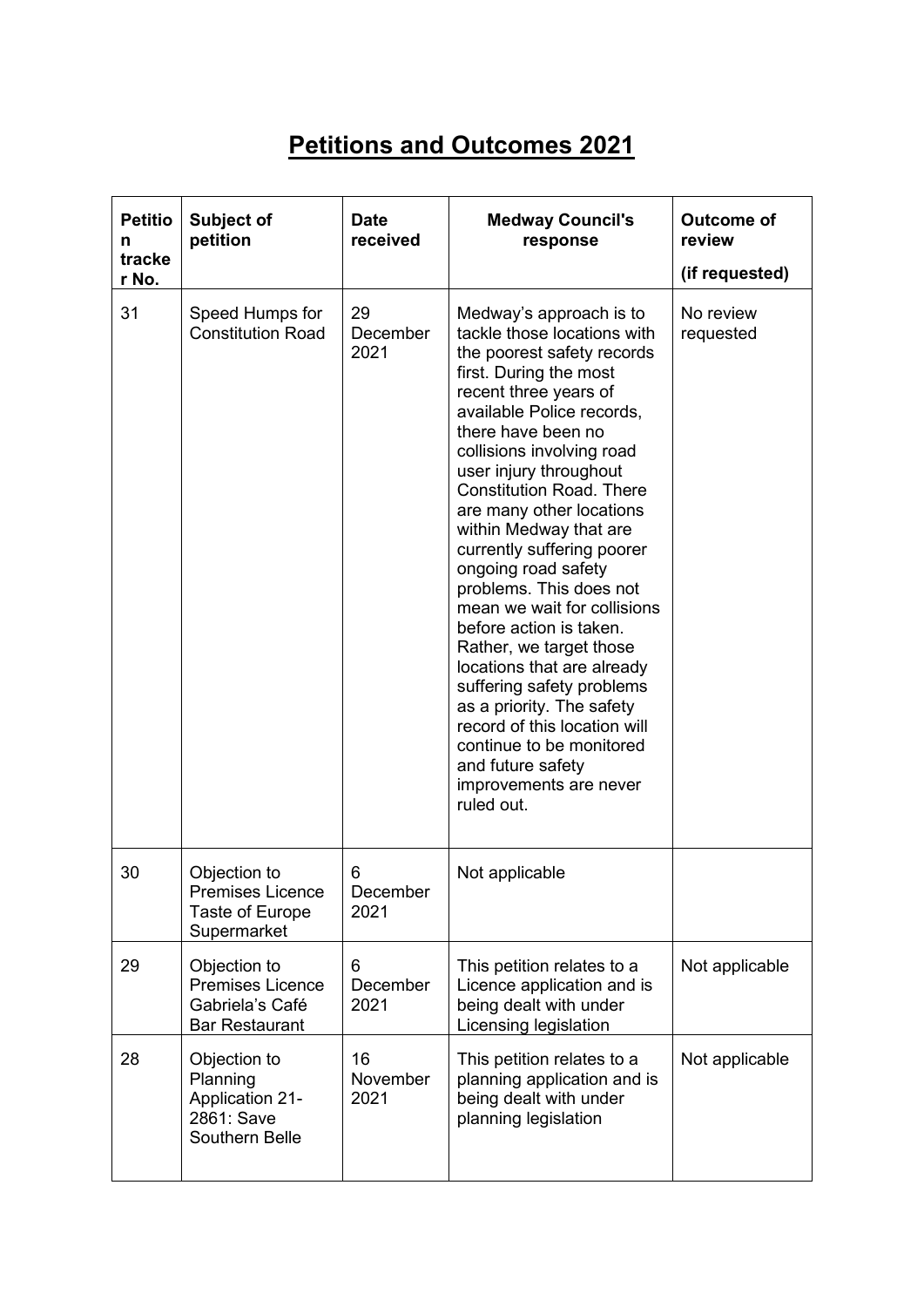| 27 | As grassroots<br>sports are<br>expanding and<br>more teams are<br>registering, with<br>little places to play<br>and train, we<br>would like the<br>council to build<br>new pitches and<br>install lights within<br>the area, to be<br>able to suit the<br>needs of all clubs. | 14 October<br>2021      | Medway has a number of<br>grass football pitches and<br>is committed to improving<br>these facilities although<br>purchasing new land<br>comes at a premium and is<br>not easily available.<br>Flood lighting is not<br>possible at every site due<br>to the impact on nearby<br>residents and requires<br>planning permission.<br>Sports clubs are consulted<br>on the Playing Pitch<br>Strategy every four years<br>and the Council has<br>recently produced the<br><b>Local Football Facilities</b><br>Plan with the Kent FA<br>which prioritises<br>improvements to grass<br>pitches, 3G and changing<br>rooms. We are continuing<br>to push for community use<br>agreements with new<br>schools so that the school<br>sports facilities can be<br>accessed by local clubs in<br>the evenings and at<br>weekends for training and<br>matches.<br>The Sports Development<br>team delivers successful<br>outreach projects to<br>encourage young people to<br>participate in sport. | No review<br>requested.                                                                                                                                                                              |
|----|-------------------------------------------------------------------------------------------------------------------------------------------------------------------------------------------------------------------------------------------------------------------------------|-------------------------|---------------------------------------------------------------------------------------------------------------------------------------------------------------------------------------------------------------------------------------------------------------------------------------------------------------------------------------------------------------------------------------------------------------------------------------------------------------------------------------------------------------------------------------------------------------------------------------------------------------------------------------------------------------------------------------------------------------------------------------------------------------------------------------------------------------------------------------------------------------------------------------------------------------------------------------------------------------------------------------|------------------------------------------------------------------------------------------------------------------------------------------------------------------------------------------------------|
| 26 | Medway Council to<br>take action in<br>implementing<br>effective traffic<br>calming measures<br>along the entirety<br>of Marlborough<br>Road where they<br>are not already in<br>existence                                                                                    | 14<br>September<br>2021 | In the interests of reducing<br>casualties, the Council's<br>priorities for safety<br>improvements must be<br>focused on those locations<br>with the poorest road<br>safety records first.<br>A further assessment of<br>road user speeds, along<br>with the updated history of<br>crashes on Marlborough<br>Road will be undertaken<br>and any suitable options to                                                                                                                                                                                                                                                                                                                                                                                                                                                                                                                                                                                                                   | At the meeting<br>of the<br>Regeneration,<br>Culture and<br>Environment<br>Overview and<br>Scrutiny<br>Committee held<br>on 2 December<br>2021, the<br>Committee<br>requested that<br>it be informed |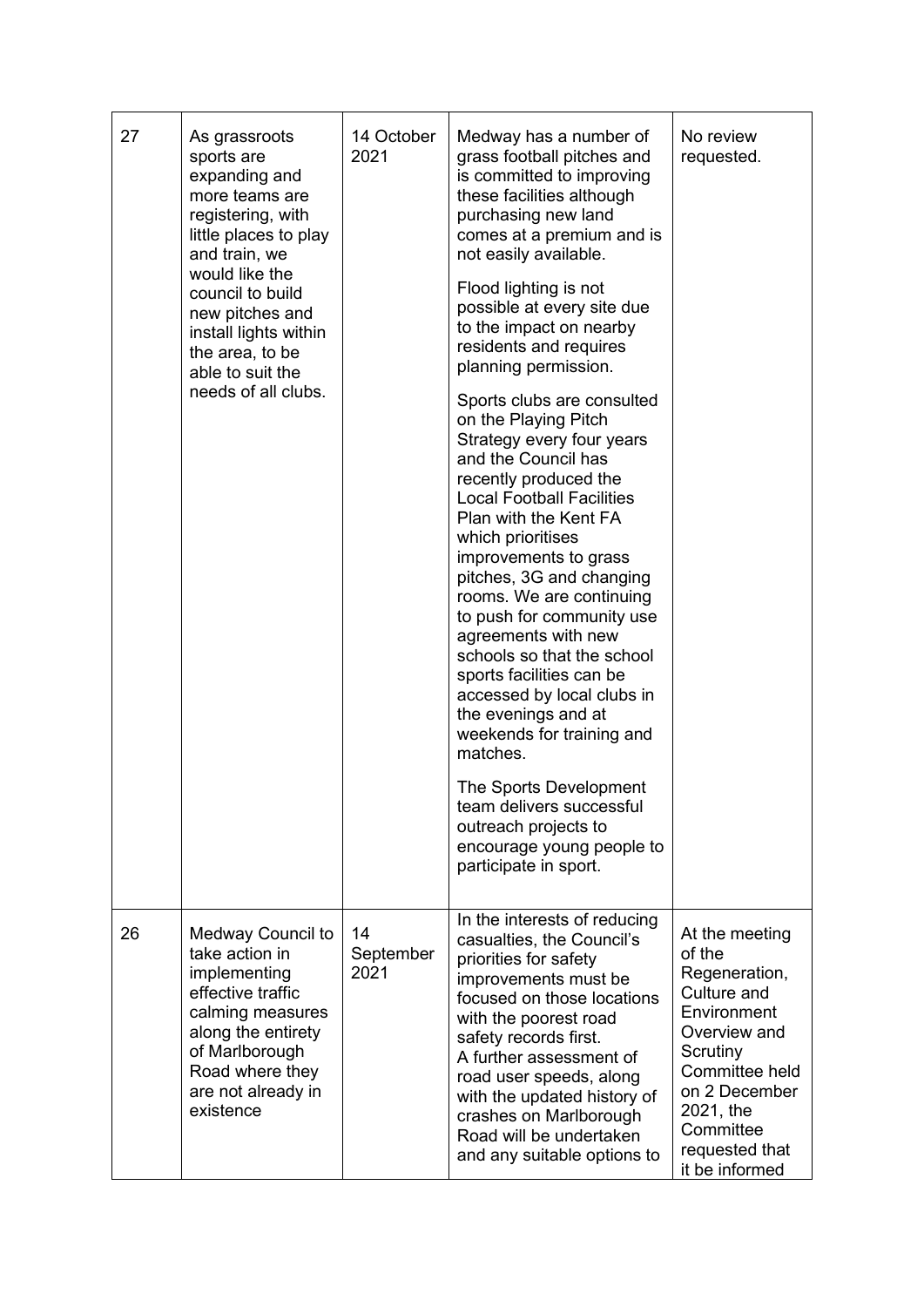|    |                                                                                         |                        | reduce the problem will be<br>examined.<br>The Council are not able to<br>control or influence the<br>management of the<br>Hospital nor dictate where<br>and how it should access<br>its premises. These issues<br>should be directed to the<br>Hospital and the South<br><b>East Coast Ambulance</b><br>Service.                                                                                                                                                                                                                                                                                                                                                                                                                                        | of the outcome<br>of the<br>investigation<br>work into the<br>request for<br>traffic calming<br>measures in<br>Marlborough<br>Road,<br>Gillingham. |
|----|-----------------------------------------------------------------------------------------|------------------------|----------------------------------------------------------------------------------------------------------------------------------------------------------------------------------------------------------------------------------------------------------------------------------------------------------------------------------------------------------------------------------------------------------------------------------------------------------------------------------------------------------------------------------------------------------------------------------------------------------------------------------------------------------------------------------------------------------------------------------------------------------|----------------------------------------------------------------------------------------------------------------------------------------------------|
| 25 | Objection to<br><b>Planning Petition</b><br>MC21/2771: 209-<br>217 Rochester<br>High St | 31 August              | This petition relates to a<br>planning application and is<br>being dealt with under<br>planning legislation                                                                                                                                                                                                                                                                                                                                                                                                                                                                                                                                                                                                                                              | Not applicable                                                                                                                                     |
| 24 | No Mow May                                                                              | 6<br>September<br>2021 | A Climate Change Action<br>Plan with the aim of<br>reducing CO2 and<br>increasing biodiversity has<br>been adopted. The No<br>Mow May promotion was<br>run primarily for residents<br>to encourage leaving grass<br>to grow in gardens, and<br>also across the wider<br>grounds maintenance<br>estate. This year the<br>national scheme was<br>followed but for 2022<br>communications and<br>publication of any<br>initiatives will be widened<br>and promoted on the<br>Council's social media<br>platforms.<br>An ecological approach is<br>adopted as part of the<br>Climate Change Strategy,<br>combined with ensuring<br>road safety on all highway<br>grass areas. An increase in<br>meadow areas in parks is<br>expected in the coming<br>years. | No review<br>requested                                                                                                                             |
| 23 | Objection to<br>Licensing<br>Application                                                | 6<br>September<br>2021 | This petition relates to a<br>licensing application and is<br>being dealt with under                                                                                                                                                                                                                                                                                                                                                                                                                                                                                                                                                                                                                                                                     | Not applicable                                                                                                                                     |
|    | Gabrielas Café 48-                                                                      |                        | licensing legislation                                                                                                                                                                                                                                                                                                                                                                                                                                                                                                                                                                                                                                                                                                                                    |                                                                                                                                                    |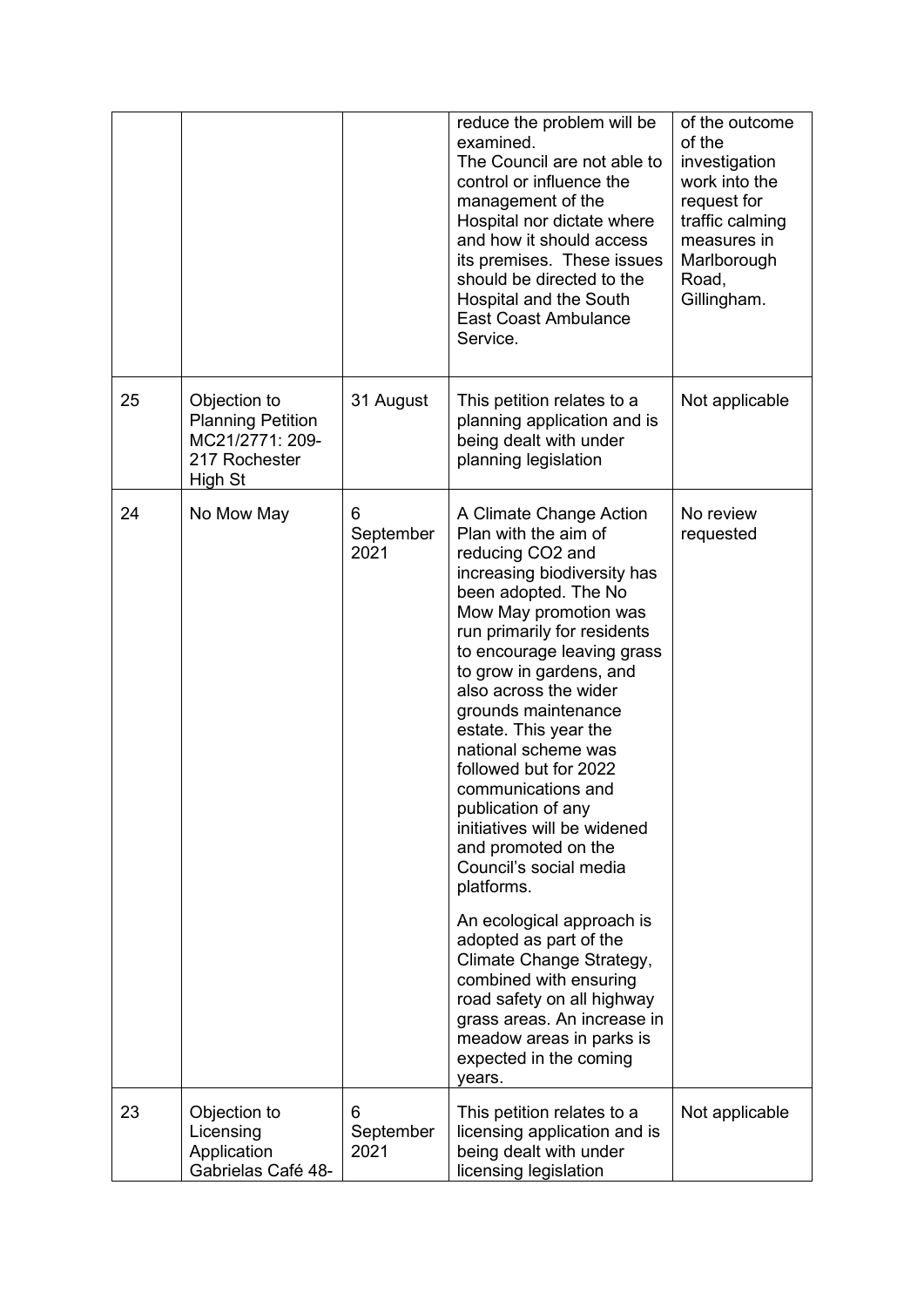|    | 52Napier Road<br>Gillingham,                                                                   |                  |                                                                                                                                                                                                                                                                                                                                                                                                                                                                                                                                                                                                                 |                        |
|----|------------------------------------------------------------------------------------------------|------------------|-----------------------------------------------------------------------------------------------------------------------------------------------------------------------------------------------------------------------------------------------------------------------------------------------------------------------------------------------------------------------------------------------------------------------------------------------------------------------------------------------------------------------------------------------------------------------------------------------------------------|------------------------|
| 22 | <b>Speed Cameras</b><br>on Four Elms Hill                                                      | 6 August<br>2021 | The Council takes all<br>concerns for road safety<br>matters seriously and<br>promotes road safety<br>wherever possible. This<br>location was sadly the<br>scene of a tragic loss of life<br>in the recent past. The<br>Council has recently<br>introduced mobile speed<br>camera operation at the<br>top of Four Elms Hill. This<br>is in addition to any police<br>led speed enforcement<br>activity.<br>Hopefully regular speed<br>enforcement via cameras,<br>will be a positive safety<br>enhancement for all road<br>users. Further future<br>alterations in the interest of<br>safety are not ruled out. | No review<br>requested |
| 21 | Objection to<br>planning<br>application MC-<br>21-1455 Chestnut<br>Avenue, Chatham             | 23 June<br>2021  | This petition relates to a<br>planning application and is<br>being dealt with under<br>planning legislation                                                                                                                                                                                                                                                                                                                                                                                                                                                                                                     | Not applicable         |
| 20 | Provide a Road<br><b>Crossing Patrol</b><br>Officer for<br>Chattenden<br><b>Primary School</b> | 30 June<br>2021  | The Road Safety Team is<br>currently reviewing a<br>pedestrian/vehicle count<br>on Kitchener Road.<br>Pending the necessary<br>permissions, a Traffic<br>Order can be agreed to<br>enforce restrictions.                                                                                                                                                                                                                                                                                                                                                                                                        | No review<br>requested |
|    |                                                                                                |                  | The Police Community<br>Support Officer (PCSO) for<br>the Chattenden area will<br>attend Kitchener Road<br>during school peak times,<br>to show a presence and<br>help deter poor driver<br>behaviour. A series of<br>minor works improvements<br>have taken place, including<br>traffic calming and<br>signage.                                                                                                                                                                                                                                                                                                |                        |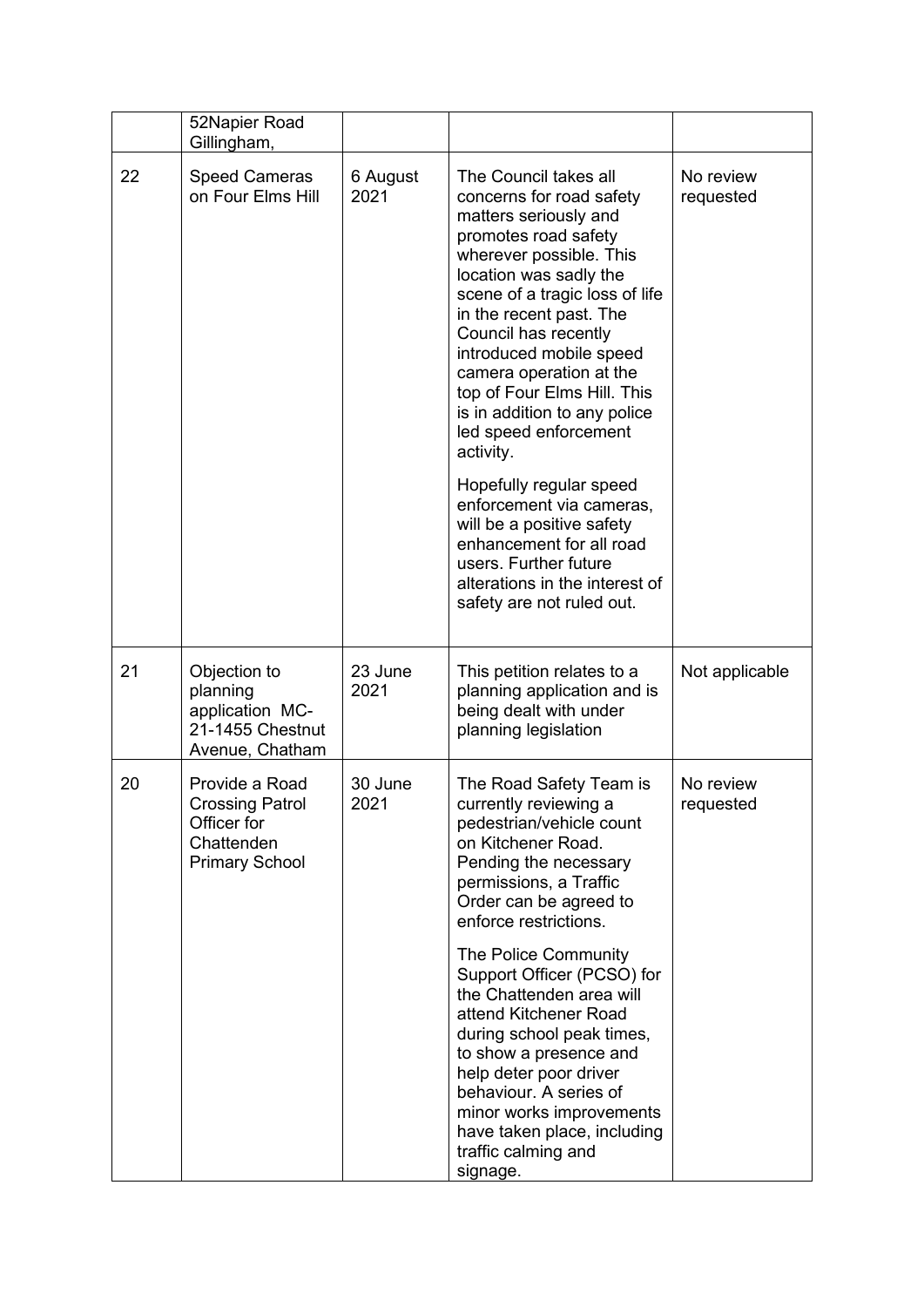|    |                                                                                                  |                  | Also, the Sustainable<br><b>Transport Team will</b><br>encourage the school to<br>develop their School Travel<br>Plan.                                                                                                                                                                               |                        |
|----|--------------------------------------------------------------------------------------------------|------------------|------------------------------------------------------------------------------------------------------------------------------------------------------------------------------------------------------------------------------------------------------------------------------------------------------|------------------------|
| 19 | Objection to<br>planning<br>application MC21-<br>1564 residential<br>children's home             | 28 June<br>2021  | This petition relates to a<br>planning application and is<br>being dealt with under<br>planning legislation                                                                                                                                                                                          | Not applicable         |
| 18 | Petition in support<br>of the planning<br>application MC-21-<br>1502: Fish and<br>Chips takeaway | 15 June<br>2021  | This petition relates to a<br>planning application and is<br>being dealt with under<br>planning legislation                                                                                                                                                                                          | Not applicable         |
| 17 | To resurface the<br>back driveway to<br>the rear access at<br>High St, Halling                   | 2 June<br>2021   | Although under no<br>obligation to maintain the<br>driveway, the Council has<br>on several occasions<br>repaired the potholes with<br>compacted road stone. To<br>have it resurfaced with<br>appropriate drainage would<br>cost a significant sum that,<br>unfortunately, there is no<br>budget for. | No review<br>requested |
| 16 | Planning<br>Application<br>MC/20/2601:<br>Support Hedgehog<br>Nursery bid to<br>open in Rainham  | 11 May<br>2021   | This petition relates to a<br>planning application and is<br>being dealt with under<br>planning legislation                                                                                                                                                                                          | Not applicable         |
| 15 | Say no to Garage<br>on Napier Road                                                               | 30 April<br>2021 | This petition relates to a<br>planning application and is<br>being dealt with under<br>planning legislation                                                                                                                                                                                          | Not applicable         |
| 14 | Plant more trees to<br>reduce Medway's<br>Carbon Footprint -<br>Stop Killing Our<br>Planet       | 26 April<br>2021 | In January 2021, we<br>adopted the Kent and<br>Medway Energy Low<br><b>Emissions Strategy which</b><br>sets an agreed Kent and<br>Medway target of net zero<br>carbon emissions by 2050.<br>We were successfully<br>awarded funding from the                                                         | No review<br>requested |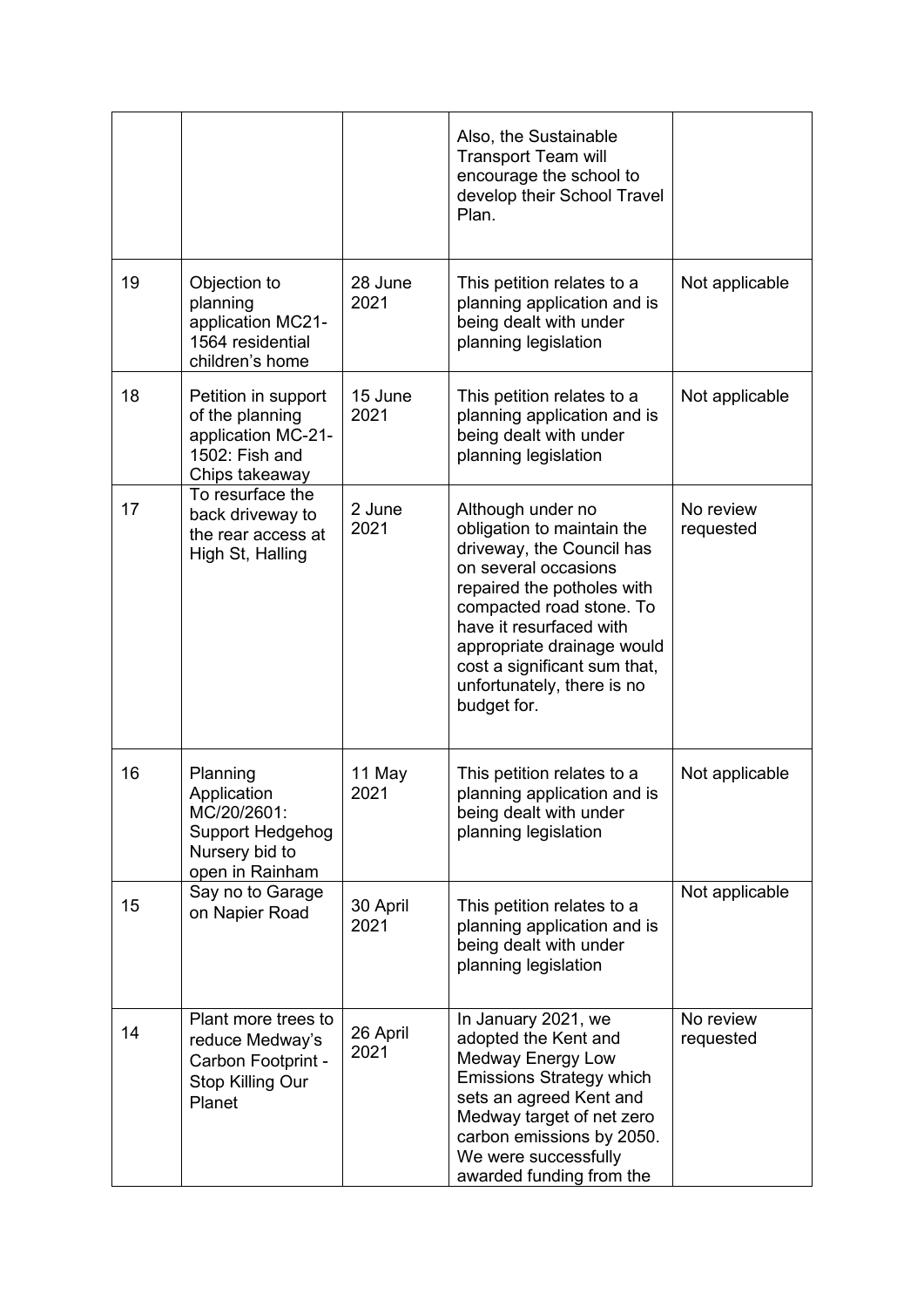|    |                                                          |                  | Urban Tree Challenge<br>Fund in 2020 which<br>enabled over 10, 500 trees<br>to be planted across ten<br>sites. We will continue to<br>respond to future funding<br>opportunities to extend the<br>tree canopy coverage and<br>are developing a Tree<br>Strategy to set clear<br>targets and actions.<br>While we recognise the<br>clear benefits of increased<br>tree canopy, such as<br>improved biodiversity and<br>physical and mental health,<br>trees are just one of the<br>natural solutions to climate<br>change and resilience.<br>Our Climate Change<br><b>Action Plan includes</b><br>actions to protect other<br>green infrastructure assets,<br>such as grassland and<br>saltmarshes and supports<br>a range of approaches to<br>achieving net zero carbon<br>through reducing energy<br>usage and eliminating<br>carbon through the<br>introduction of renewable<br>sources. As Medway<br>Council accounts for just<br>1.4% of Medway's carbon<br>footprint, we have included<br>actions in the plan to<br>support others in reducing<br>and eliminating their<br>carbon emissions. The<br><b>Climate Change Action</b><br>Plan is due to be<br>presented to Cabinet in<br>June. |                        |
|----|----------------------------------------------------------|------------------|------------------------------------------------------------------------------------------------------------------------------------------------------------------------------------------------------------------------------------------------------------------------------------------------------------------------------------------------------------------------------------------------------------------------------------------------------------------------------------------------------------------------------------------------------------------------------------------------------------------------------------------------------------------------------------------------------------------------------------------------------------------------------------------------------------------------------------------------------------------------------------------------------------------------------------------------------------------------------------------------------------------------------------------------------------------------------------------------------------------------------------------------------------------------------------------------|------------------------|
| 13 | Reinstate CCTV in<br>Rainham<br><b>Recreation Ground</b> | 26 April<br>2021 | Medway's CCTV cameras<br>are monitored 24 hours a<br>day, 7 days a week and<br>are focused on maintaining<br>the safety of our town<br>centres, transport hubs<br>and areas of high night-<br>time economy. This                                                                                                                                                                                                                                                                                                                                                                                                                                                                                                                                                                                                                                                                                                                                                                                                                                                                                                                                                                               | No review<br>requested |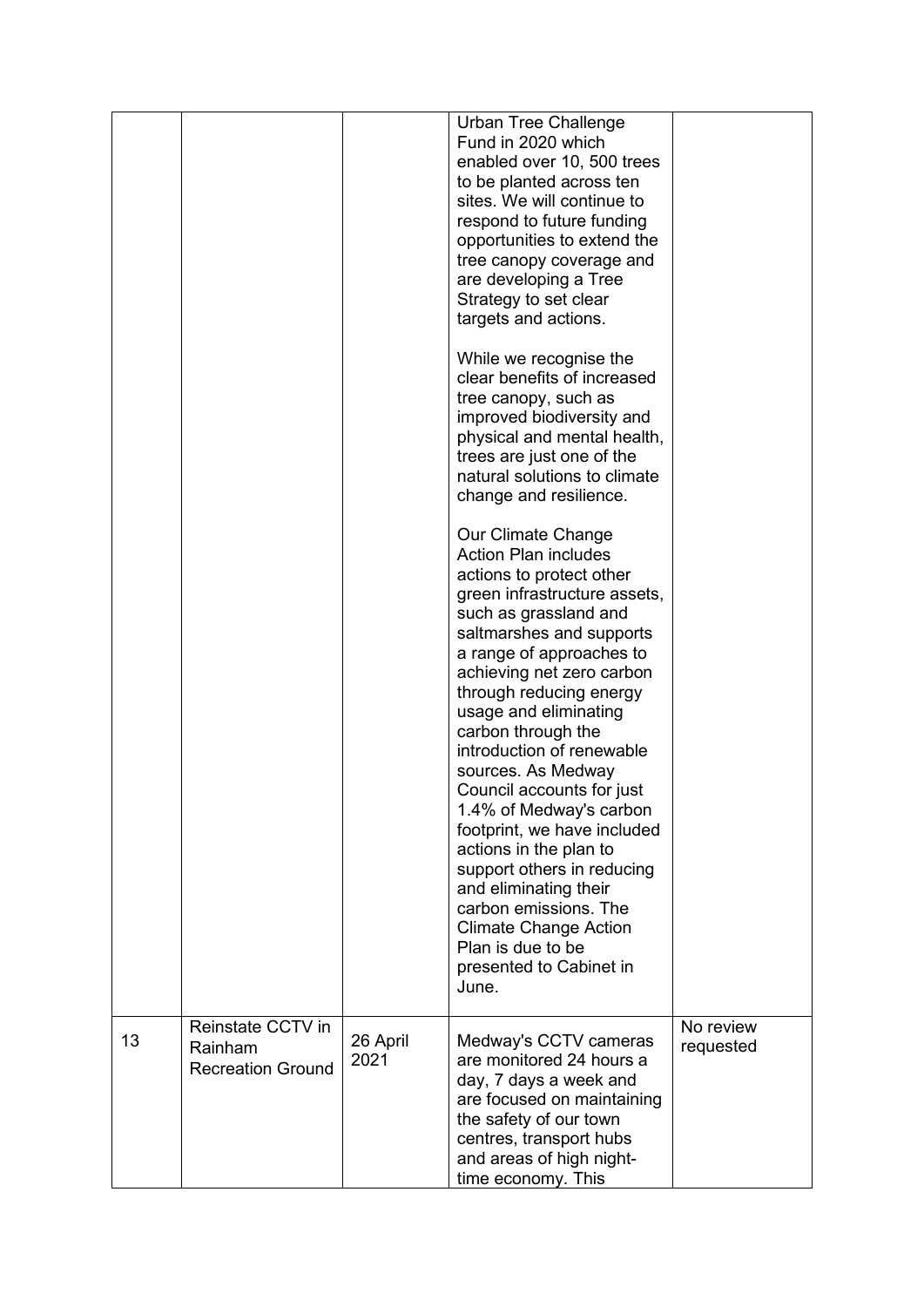|    | To reject plans to                                                      |                  | maximises the time each<br>camera is actively watched<br>by the operative and<br>therefore the chance they<br>can intervene in cases of<br>serious crime or risk to the<br>safety of residents.<br>The Community Safety<br>Team is in constant<br>consultation with Police<br>colleagues over the types<br>of anti-social behaviour in<br>different areas, and the<br>best way to combat them.<br>It has been agreed that<br>CCTV would offer little real<br>value to addressing the<br>needs of the area, and that<br>a more effective use of<br>resource is a physical<br>presence. Since the end of<br>February, Kent Police has<br>granted 5 Anti-Social<br>Behaviour dispersal<br>authorities in the area of<br><b>Rainham Recreation</b><br>Ground, resulting in<br>numerous people being<br>required to leave the area.<br>This has been<br>supplemented by an<br>enhanced patrol regime of<br>the local PCSO team, as<br>well as on several<br>occasions the<br>redeployment to the area<br>of the Community Policing<br>Team and the Town<br>Centre Team.<br>Unfortunately, the<br>deployment of CCTV to the<br>park could be considered<br>an unacceptable diversion<br>of resources from our town<br>centres and therefore we<br>would not be advocating<br>this at the present time. | At the meeting                                        |
|----|-------------------------------------------------------------------------|------------------|--------------------------------------------------------------------------------------------------------------------------------------------------------------------------------------------------------------------------------------------------------------------------------------------------------------------------------------------------------------------------------------------------------------------------------------------------------------------------------------------------------------------------------------------------------------------------------------------------------------------------------------------------------------------------------------------------------------------------------------------------------------------------------------------------------------------------------------------------------------------------------------------------------------------------------------------------------------------------------------------------------------------------------------------------------------------------------------------------------------------------------------------------------------------------------------------------------------------------------------------------------------------------------------------------|-------------------------------------------------------|
| 12 | build a relief road<br>on Deangate<br>Ridge Golf and<br>Sports Complex. | 22 April<br>2021 | The emerging Medway<br>Local Plan is required to<br>plan positively for the high<br>levels of housing need set                                                                                                                                                                                                                                                                                                                                                                                                                                                                                                                                                                                                                                                                                                                                                                                                                                                                                                                                                                                                                                                                                                                                                                                   | of the<br>Regeneration,<br>Culture and<br>Environment |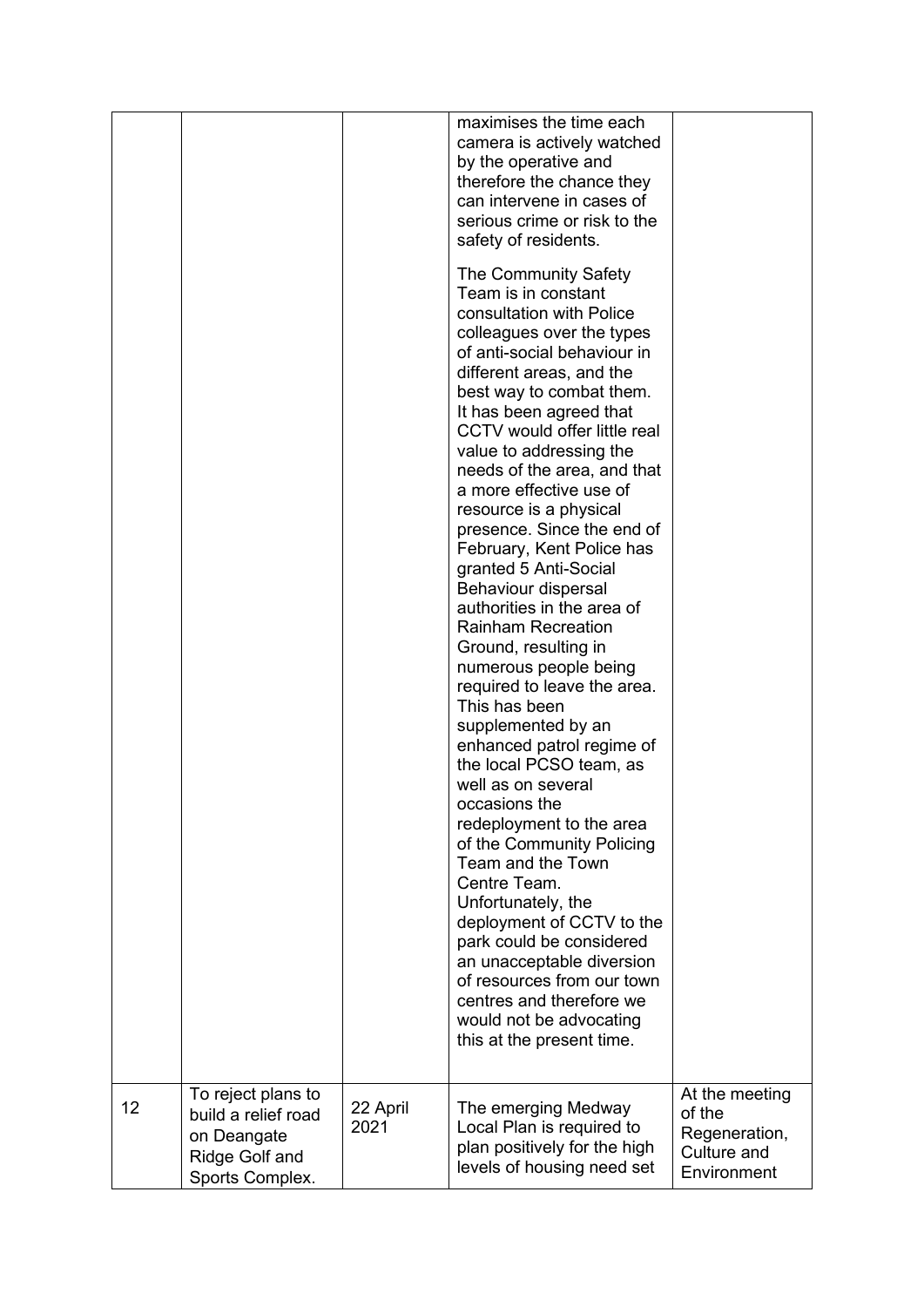| We further call on    | out in government policy.   | Overview and    |
|-----------------------|-----------------------------|-----------------|
| Medway Council to     | We are considering growth   | Scrutiny        |
| retain Deangate       | on the Hoo Peninsula as     | Committee held  |
| <b>Ridge Golf and</b> | part of our proposed        | on 12 August    |
| Sports Complex as     | strategy for delivering     | 2021, the       |
| an asset that         | sustainable growth across   | Committee       |
| would further the     | Medway. Sustainable         | thanked the     |
|                       | development seeks           | lead petitioner |
| social wellbeing      | positive outcomes for the   | for attending   |
| and social            | environment, communities    | the meeting     |
| interests of the      | and the economy. The HIF    | and addressing  |
| local community       | programme provides for      | the Committee   |
| such as a Country     | some of the investments     | on his petition |
| Park.                 | for transport upgrades. The | and noted the   |
|                       | wider work on our new       | various         |
|                       | Local Plan will further     | contributions   |
|                       | consider how to deliver     | put forward.    |
|                       | sustainable development     |                 |
|                       | on the Hoo Peninsula,       |                 |
|                       | providing land for homes,   |                 |
|                       | jobs, services, shops,      |                 |
|                       | community facilities, parks |                 |
|                       | and open spaces.            |                 |
|                       | Decisions on future use of  |                 |
|                       | land will form part of the  |                 |
|                       | new Local Plan that will be |                 |
|                       | submitted to Government     |                 |
|                       | for independent             |                 |
|                       | examination. We continue    |                 |
|                       | to consider and explore the |                 |
|                       | long-term future of the     |                 |
|                       | former Deangate Golf        |                 |
|                       | Course and the adjacent     |                 |
|                       | athletics track.            |                 |
|                       | The HIF-related relief road |                 |
|                       | has been consulted on       |                 |
|                       | through the HIF             |                 |
|                       | consultation that ran       |                 |
|                       | between January and April   |                 |
|                       | this year. We will be       |                 |
|                       | analysing the consultation  |                 |
|                       | responses and will then be  |                 |
|                       | in a position to review the |                 |
|                       | highway design proposals    |                 |
|                       | and respond accordingly.    |                 |
|                       |                             |                 |
|                       | Until as a minimum, the     |                 |
|                       | Hoo Development             |                 |
|                       | Framework is complete       |                 |
|                       | and published as part of    |                 |
|                       | the Local Plan processes,   |                 |
|                       | we will not be finalising   |                 |
|                       | future land uses across     |                 |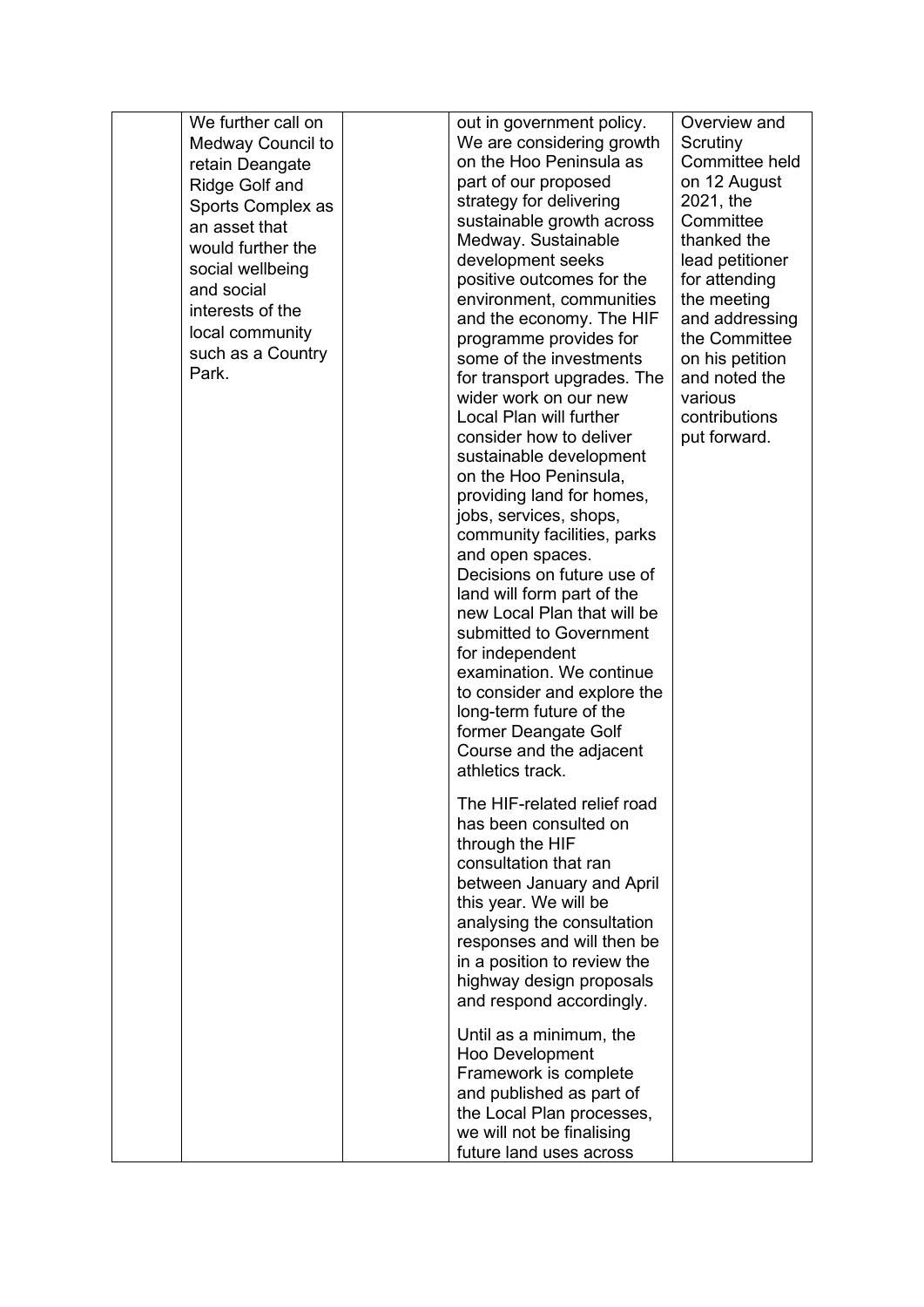|    |                                                                                                                                                              |                  | either the former golf<br>course or athletics track.                                                                                                                                                                                                                                                                                                                                                                                                                                                                  |                        |
|----|--------------------------------------------------------------------------------------------------------------------------------------------------------------|------------------|-----------------------------------------------------------------------------------------------------------------------------------------------------------------------------------------------------------------------------------------------------------------------------------------------------------------------------------------------------------------------------------------------------------------------------------------------------------------------------------------------------------------------|------------------------|
| 11 | We the<br>undersigned<br>petition the council<br>to Stop the<br>junction and<br>flyover at Higham<br>Road and<br>Islingham Farm<br>Road HIF Phase 1<br>and 2 | 12 April<br>2021 | Our HIF proposals<br>comprise road, rail and<br>environmental<br>infrastructure investments<br>which will enable us to<br>meet our legal<br>requirements to provide for<br>housing, linked to the<br>Government's challenging<br>housing targets for<br>Medway.<br>The road proposals are<br>being designed to take                                                                                                                                                                                                   | No review<br>requested |
|    |                                                                                                                                                              |                  | account of traffic benefits,<br>environmental interests,<br>safety, cost and<br>deliverability, and the<br>relationship with housing<br>proposals being brought<br>forward on the Peninsula.<br>They will be subject to a<br>full Environmental Impact<br>Assessment which will<br>form a key component of<br>the final HIF road planning<br>application and will set out<br>the likely environmental<br>impacts of the scheme<br>and, importantly, the<br>measures that will be taken<br>to avoid, prevent or reduce |                        |
|    |                                                                                                                                                              |                  | any significant adverse<br>effects. Surveys on noise,<br>visual impact, lighting and<br>air quality will be<br>undertaken in 2021.<br>The current road proposals                                                                                                                                                                                                                                                                                                                                                      |                        |
|    |                                                                                                                                                              |                  | do support a change in<br>traffic speed along<br>Islingham Farm Road from<br>20 to 30 mph, but this<br>would be on a road with<br>lanes in each direction,<br>rather than the current<br>single lane with passing                                                                                                                                                                                                                                                                                                     |                        |
|    |                                                                                                                                                              |                  | places. There will be a new<br>walkway and cycleway<br>between the road and the<br>residential properties along                                                                                                                                                                                                                                                                                                                                                                                                       |                        |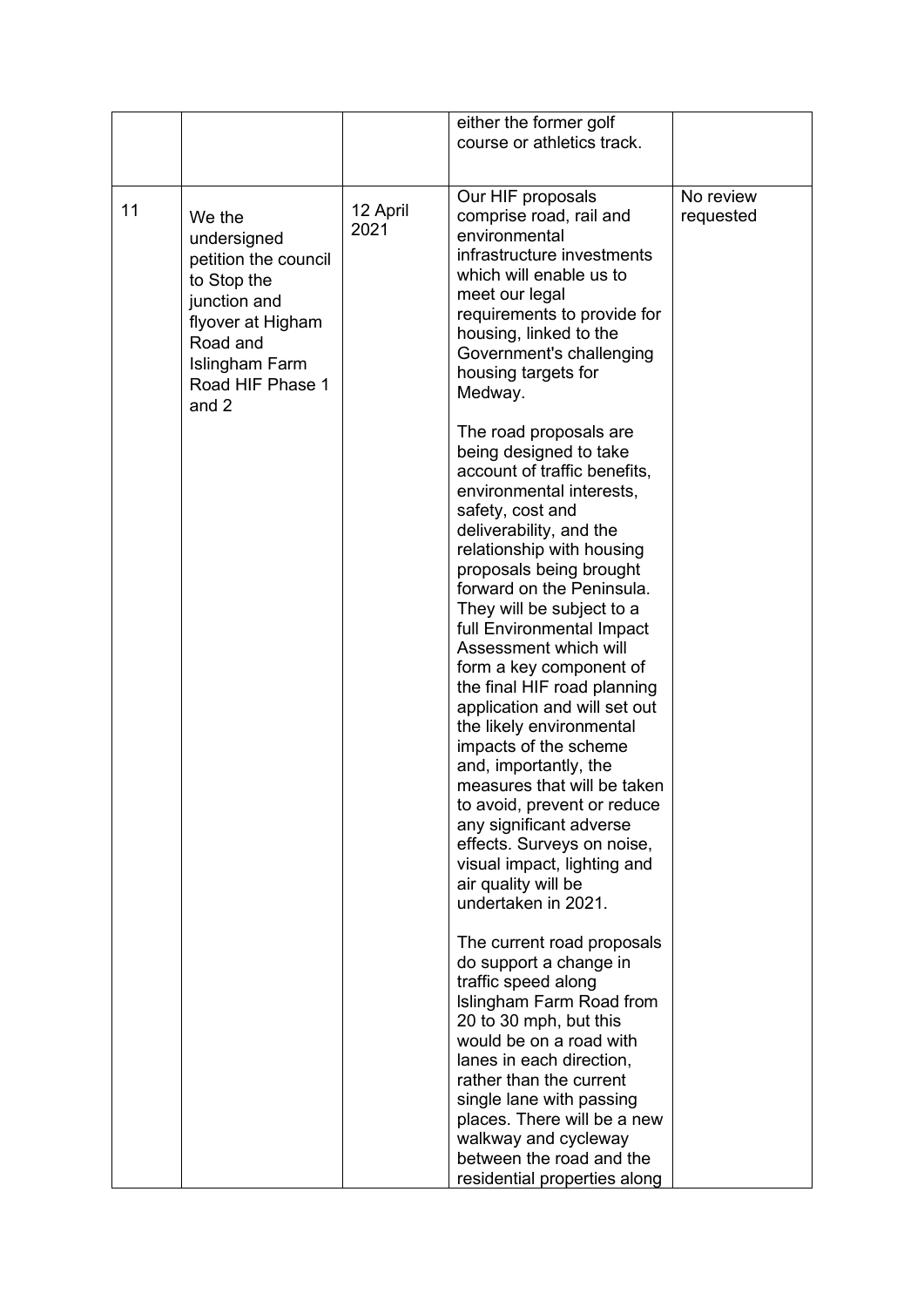|    |                                                            |                  | Islingham Farm Road<br>continuing along Woodfield<br>Way towards Chattenden.<br>There will be further<br>opportunities for public and<br>stakeholder participation.<br>During the January to April<br>2021 HIF consultation,<br>local residents have sent<br>us a number of alternative<br>proposals for phases 1 and<br>2. We are currently<br>reviewing each of these<br>proposals and will be<br>reporting back later in this<br>year once the review is<br>complete. |                         |
|----|------------------------------------------------------------|------------------|--------------------------------------------------------------------------------------------------------------------------------------------------------------------------------------------------------------------------------------------------------------------------------------------------------------------------------------------------------------------------------------------------------------------------------------------------------------------------|-------------------------|
| 10 | Install suicide<br>barriers on the M2<br>motorway footpath | 29 March<br>2021 | All motorways within<br>England are the<br>responsibility of Highways<br>England, which is a<br>Government company that<br>operates, maintains and<br>improves England's<br>motorways. They are<br>contactable on 0300 123<br>5000 or via their website at<br>www.highwaysengland.co.<br>uk.<br>As a local authority, we<br>have no remit for<br>motorways.                                                                                                              | No review<br>requested. |
| 9  | End herbicide use<br>in our parks and<br>greenspaces       | 11 March<br>2021 | The quantity of chemical<br>applied in greenspaces<br>was not significant to make<br>key changes to the<br>biodiversity. The Council<br>will review each year and<br>support other actions on<br>climate change:<br>Reduce grass cutting<br>а.<br>on some roads to<br>increase new<br>biodiverse areas.<br>b. Increase mini meadows<br>in parks.<br>c. Plant additional 1 million<br>bulbs in parks and<br>verges                                                        | No review<br>requested. |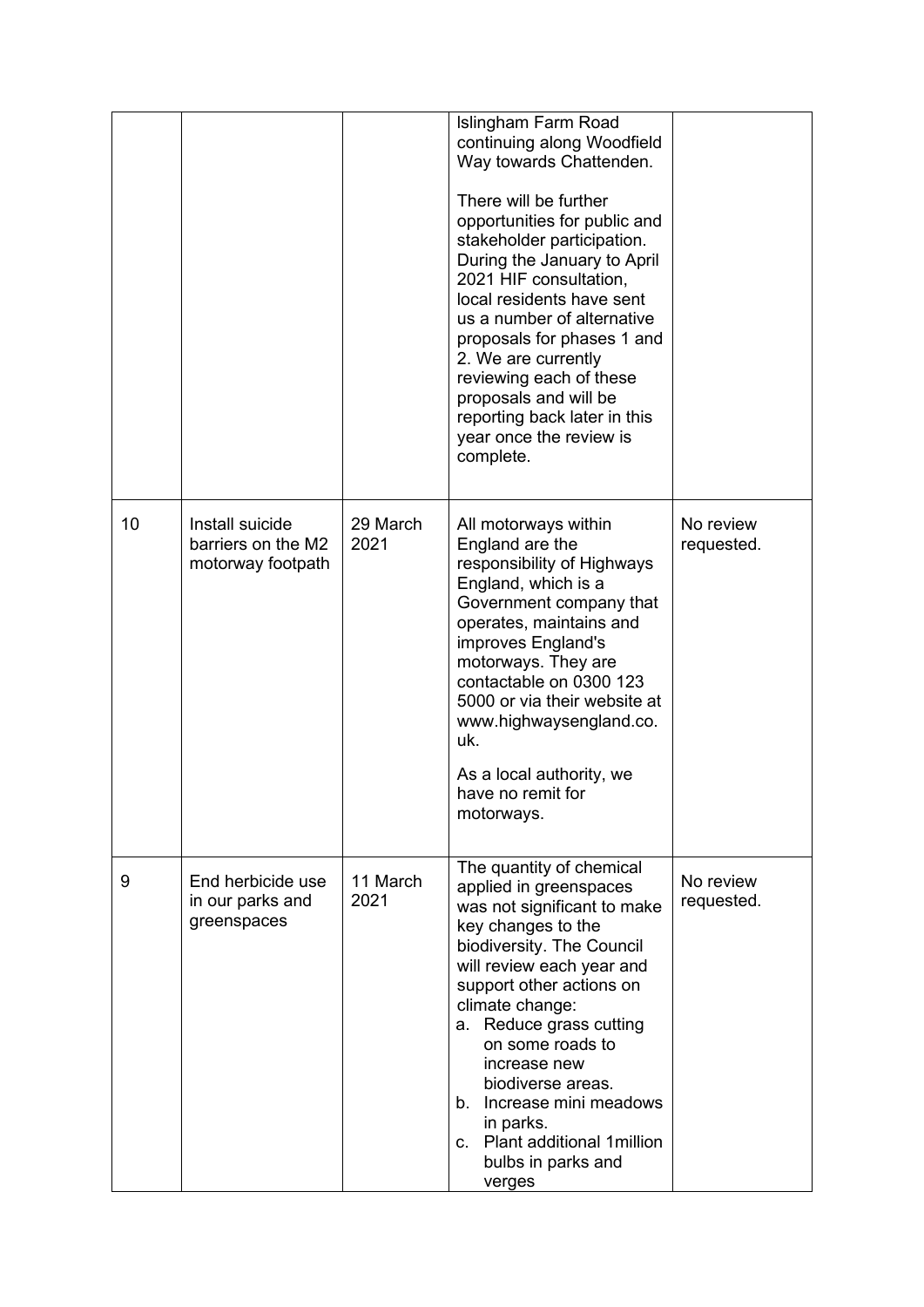|   |                                             |                        | Not use chemicals in<br>d.<br>play areas.<br>The view of Government<br>and HSE remains that the<br>use of glyphosate is safe.<br>Medway has a duty to<br>prevent spread of certain<br>harmful weeds and to stop<br>invasive non-native plants<br>spreading. Medway Norse<br>stopped using any<br>glyphosate products in play                                                                                              |                        |
|---|---------------------------------------------|------------------------|---------------------------------------------------------------------------------------------------------------------------------------------------------------------------------------------------------------------------------------------------------------------------------------------------------------------------------------------------------------------------------------------------------------------------|------------------------|
|   |                                             |                        | areas in spring 2020.<br>Fence line spraying was<br>replaced by manual<br>strimming or leaving grass<br>longer where suitable.<br><b>Medway Norse will</b><br>continue to research and<br>test new products for<br>effectiveness on weed<br>growth. In 2020 Medway<br>Norse used 60% less<br>glyphosate-based products<br>than in 2019, with a 100%<br>reduction in play areas.                                           |                        |
| 8 | Say no to Garage<br>on Napier Road          | 9 March<br>2021        | Please see 15 above in<br>relation to a planning<br>application.                                                                                                                                                                                                                                                                                                                                                          |                        |
| 7 | Please don't<br>demolish Rainham<br>Library | 19<br>February<br>2021 | Following concerns raised<br>by the two local Councillors<br>for Rainham North,<br><b>Councillors Carr and</b><br>Potter, a Cabinet report<br>seeking to carry out further<br>feasibility about creating a<br>new Community Hub in<br>Rainham, was withdrawn<br>at the 12 January 2021<br>meeting.<br>There are no current plans<br>for that project to proceed<br>at the present time or to<br>demolish Rainham Library. | No review<br>requested |
| 6 | <b>Towards a Plastic</b><br>Free Medway     | 21 January<br>2021     | Unfortunately, there is no<br>legislation enabling the<br>Council to enforce a local                                                                                                                                                                                                                                                                                                                                      | No review<br>requested |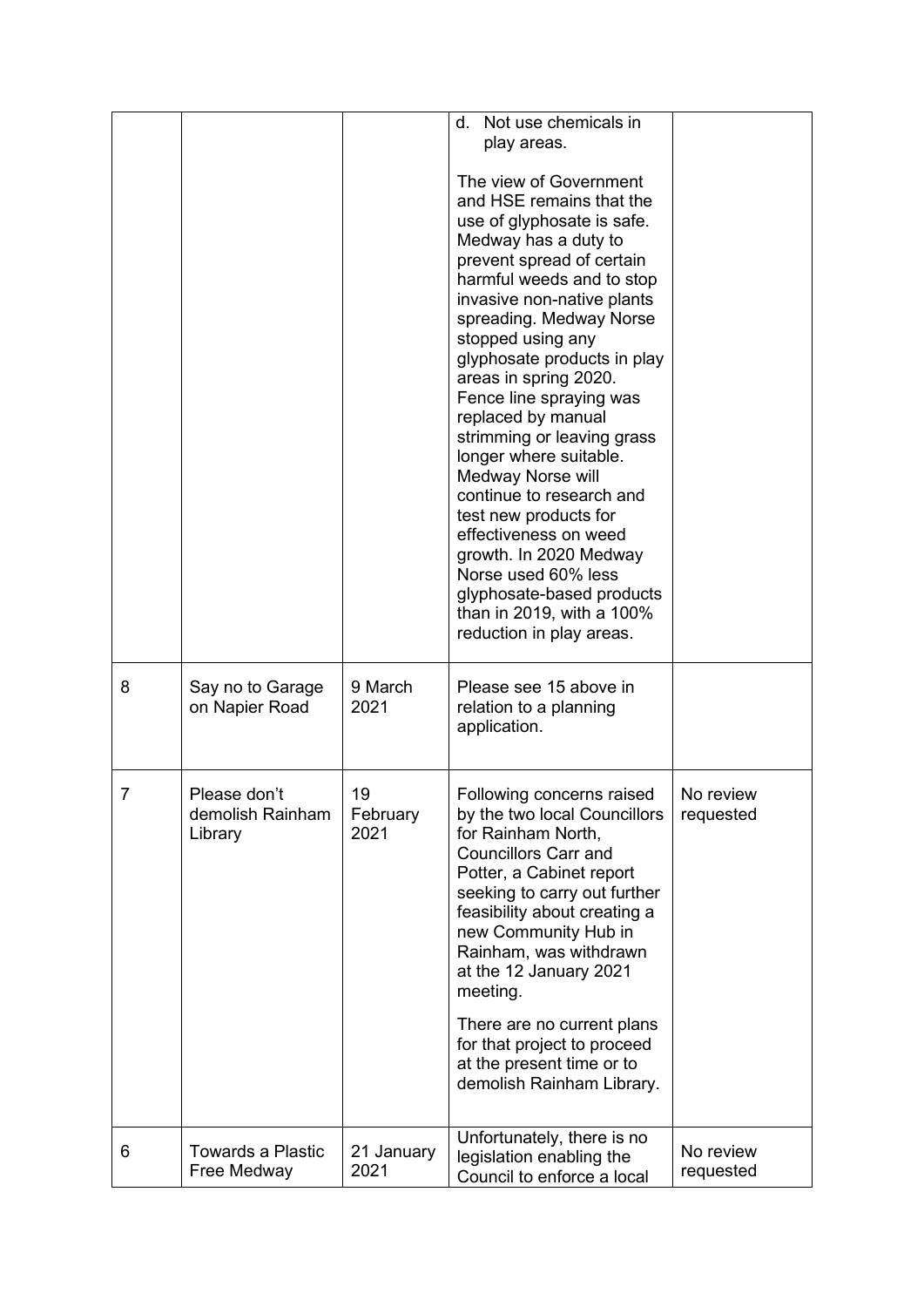|   |                                                                                               |                    | ban on the sale of plastic<br>bags.<br>The existing controls on<br>the sale of single use<br>carrier bags have recently<br>been amended and the<br>minimum charge for single<br>use plastic bags will double<br>from April 2021 and will<br>apply to all retailers.<br>Enforcement of this<br>requirement is in the remit<br>of our Trading Standards<br>team.                                                                                                                                                                                                                                                                                                               |                                                                                                                                                                                                                                                                                                                                                                                                                                     |
|---|-----------------------------------------------------------------------------------------------|--------------------|------------------------------------------------------------------------------------------------------------------------------------------------------------------------------------------------------------------------------------------------------------------------------------------------------------------------------------------------------------------------------------------------------------------------------------------------------------------------------------------------------------------------------------------------------------------------------------------------------------------------------------------------------------------------------|-------------------------------------------------------------------------------------------------------------------------------------------------------------------------------------------------------------------------------------------------------------------------------------------------------------------------------------------------------------------------------------------------------------------------------------|
|   |                                                                                               |                    | We are supportive of<br><b>Towards Plastic Free</b><br>Medway's (TPFM) initiative<br>for Medway to achieve<br>single use plastic-free<br>community status and we<br>have recently written to all<br>schools in Medway, asking<br>them to consider the steps<br>they can take to reduce<br>single use plastic within<br>their schools and<br>communities.                                                                                                                                                                                                                                                                                                                     |                                                                                                                                                                                                                                                                                                                                                                                                                                     |
| 5 | Oppose GP<br><b>Practices Moving</b><br>out of the Rainham<br><b>Healthy Living</b><br>Centre | 21 January<br>2021 | The aspiration that all<br>residents should be able to<br>access appropriate health<br>and care services that<br>meet their needs is set out<br>in the Joint Health and<br>Wellbeing Strategy for<br>Medway (JHWBS). Kent<br>and Medway CCG are also<br>committed to tackling<br>health inequalities and<br>delivering on the<br>aspirations of the JHWBS.<br>NHS policy requires<br>appropriate engagement<br>be undertaken for any<br>proposed changes to local<br>service provision. The<br>Medway Health and Adult<br>Care Overview and<br><b>Scrutiny Committee</b><br>(HASC) would be<br>consulted should there be<br>any significant changes to<br>current provision. | At the meeting<br>of the Health<br>and Adult<br><b>Social Care</b><br>Overview and<br>Scrutiny<br>Committee held<br>on 11 March<br>2021, the<br>Committee<br>agreed to:<br>a) note the<br>response<br>provided to the<br>petition and the<br>reasons for<br>referring the<br>response to the<br>Committee.<br>b) welcome the<br>assurance<br>given by the<br>CCG that local<br>people will be<br>consulted<br>and engaged<br>on any |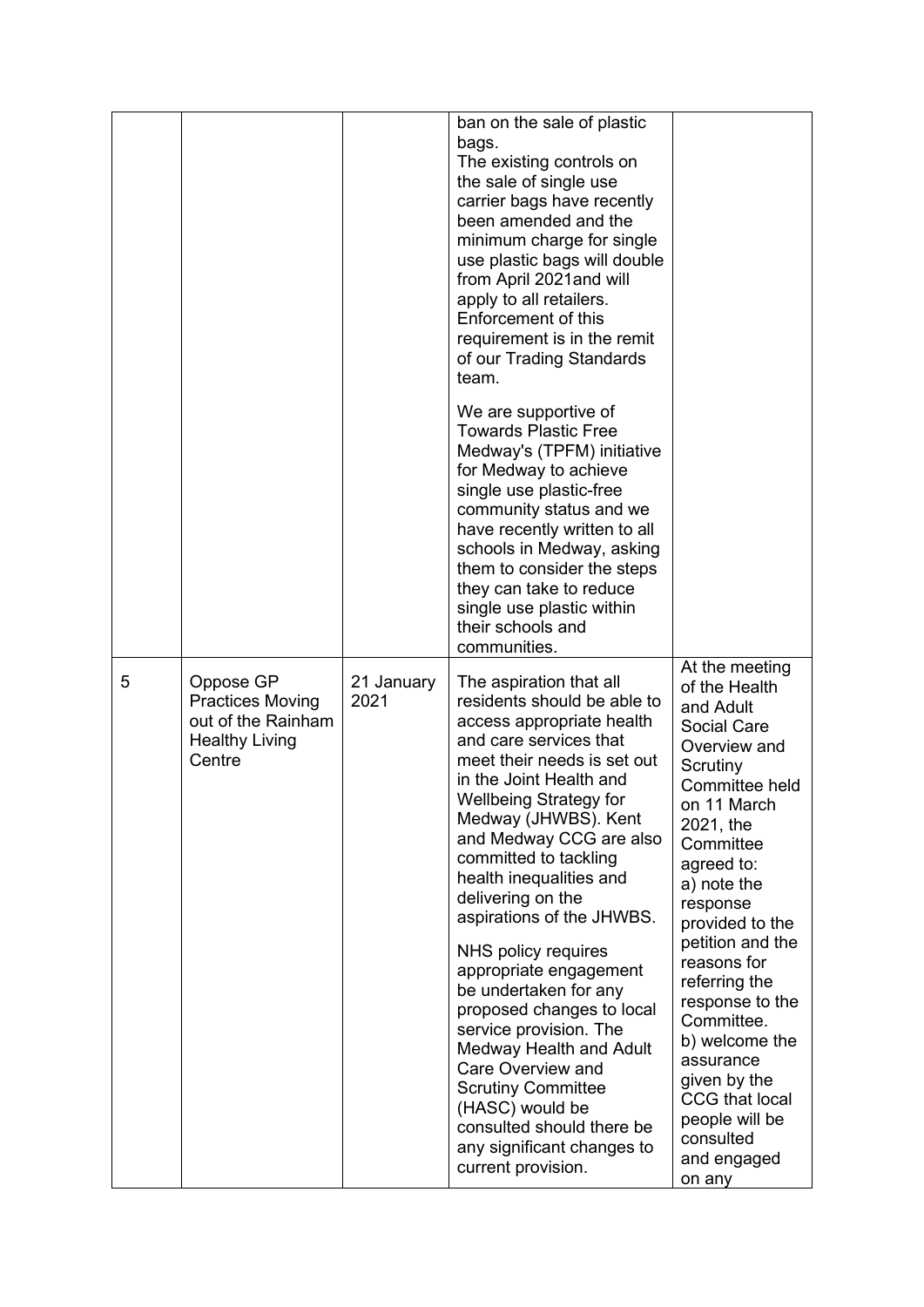|   |                                                                                              |                    | Dr Shah (Blue Suite at<br>Rainham) has approached<br>the CCG about<br>consolidating on one site<br>and the CCG would require<br>further information on<br>engagement and<br>consultation with registered<br>patients and a detailed<br>plan.<br>The Council through HASC<br>scrutiny, will be in a<br>position to review any<br>proposals related to<br>changes to the current<br>primary care provision at<br>the Rainham Healthy<br>Living Centre and will be<br>able to negotiate with the<br>CCG to secure the best<br>outcomes for the residents<br>of Rainham. Should this<br>not be possible, as a last<br>resort HASC ultimately are<br>able to formally refer the<br>local NHS's reconfiguration<br>proposals to the Secretary<br>of State for Health. | proposals<br>relating to the<br>Rainham<br><b>Health Living</b><br>Centre.<br>c) welcome the<br>commitment<br>given by the<br>CCG that this<br>Committee will<br>be<br>consulted on<br>any proposals<br>to change the<br>current primary<br>care provision<br>at<br>the Rainham<br><b>Healthy Living</b><br>Centre.<br>d) request a<br>briefing paper<br>from the CCG<br>on GP numbers<br>across<br>Medway,<br>including the<br>numbers of<br>other primary<br>care |
|---|----------------------------------------------------------------------------------------------|--------------------|-----------------------------------------------------------------------------------------------------------------------------------------------------------------------------------------------------------------------------------------------------------------------------------------------------------------------------------------------------------------------------------------------------------------------------------------------------------------------------------------------------------------------------------------------------------------------------------------------------------------------------------------------------------------------------------------------------------------------------------------------------------------|---------------------------------------------------------------------------------------------------------------------------------------------------------------------------------------------------------------------------------------------------------------------------------------------------------------------------------------------------------------------------------------------------------------------------------------------------------------------|
| 4 | The council to<br>install speed<br>humps in<br>Laburnum and<br><b>Merrals Wood</b><br>roads. | 20 January<br>2021 | The Council takes all<br>concerns for road safety<br>seriously and works to<br>promote and improve road<br>safety wherever possible.<br>Those locations with the<br>poorest safety records are<br>tackled first. During the<br>most recent five years of<br>available Police records,<br>one crash was recorded in<br>this area. There are many<br>other locations within<br>Medway that are currently<br>suffering poorer ongoing<br>road safety problems and<br>the Council targets those<br>locations. Therefore, it is<br>unable to propose wider<br>scale alterations in this<br>area at this time.                                                                                                                                                        | practitioners.<br>No review<br>requested.                                                                                                                                                                                                                                                                                                                                                                                                                           |